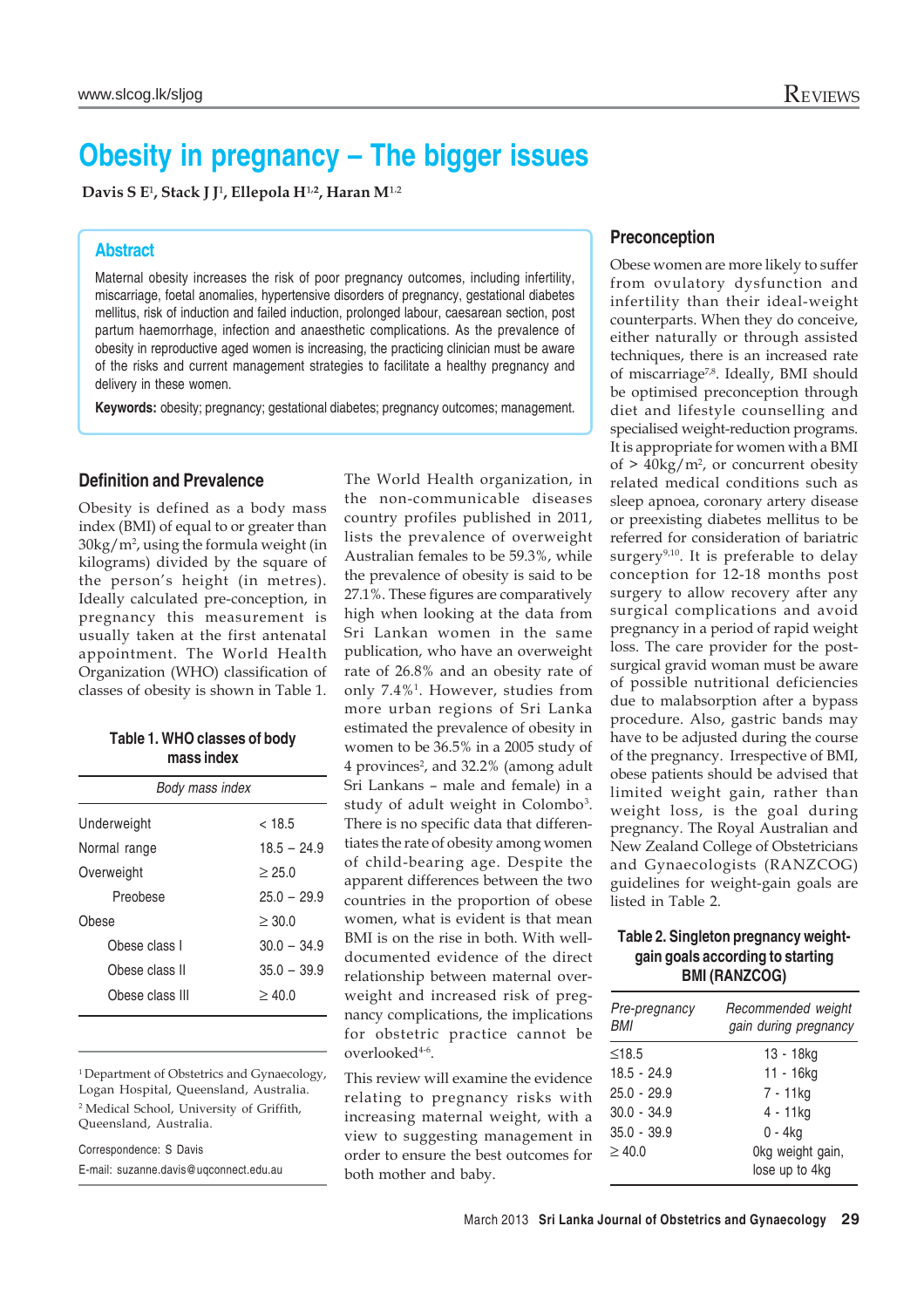**Box 1. Increased pregnancy-related risks in obese women**

| Preconception   | Ovulatory dysfunction, infertility                                                                      |
|-----------------|---------------------------------------------------------------------------------------------------------|
| Early pregnancy | Miscarriage, fetal anomalies, difficult and less accurate<br>ultrasound examination                     |
| Antenatal       | Hypertensive disorders of pregnancy, gestational<br>diabetes mellitus, venous thromboembolism           |
| Intrapartum     | Induction of labour, failed induction, shoulder dystocia,<br>cesarean section, anaesthetic difficulties |
| Postpartum      | Haemorrhage, infection, venous thromboembolism                                                          |
| Fetal           | Macrosomia, perinatal morbidity and mortality, birth<br>injury, childhood obesity and diabetes          |
|                 |                                                                                                         |

The risk of fetal abnormality, including neural tube defects and cardiac defects is higher in pregnancies of obese women even after adjusting for gestational diabetes mellitus<sup>11,12</sup>. As such, obese women should be advised to take 5 mg of folic acid daily, ideally from preconception to the end of the first trimester. There is also documented evidence of an inverse relationship between prepregnancy BMI and Vitamin D, indicating that women with a BMI >30 are at higher risk of being vitamin D deficient, and should be considered for supplementation (10 mcg daily) preconception and continue for the duration of breastfeeding<sup>14,15</sup>.

### **Antenatal**

The increased risk of fetal abnormality in babies of obese mothers comes with it's own inherent problems, in that ultrasound is the gold standard in the diagnosis of structural defects. Poor visualization due to maternal body habitus often necessitates more than one morphological assessment, increasing the burden of healthcare cost. In a recent study of 10112 pregnancies, the detection rate for fetal abnormalities was 20% lower in obese women than in those with a normal BMI<sup>16</sup>. The rate of fetal loss with invasive diagnostic testing including chorionic villus sampling and amniocentesis is higher in larger women, with one study demonstrating a fetal loss rate of 4.4% in

women with a BMI of 25-27, 2.1% with BMI 20-25 and 1% with BMI <20. This difference was attributed to significant difficulty in completing the procedure and a consequent increase in post procedure amniotic fluid leak in heavier women<sup>17</sup>.

### **Gestational Diabetes Mellitus**

Gestational diabetes mellitus (GDM) is diagnosed in more than three times as many obese mothers than in those with normal-range BMIs<sup>18</sup>. As such, women with a booking BMI of 30kg/m2 or more should be offered screening in the form of a 2hr 75g oral glucose tolerance test performed at 26-28 weeks<sup>19</sup>. Some centres also recommend screening women with a BMI of >50, or those with additional risk factors, at their first antenatal visit, as rates of undetected pre-existing impaired glucose tolerance is likely high in this cohort<sup>20</sup>.

# **Pre-Eclampsia**

The association between preeclampsia and maternal obesity is evident. A study of 96 801 nulliparous women demonstrated the risk of developing pre-eclampsia is 3.3 times higher in obese women than those with a BMI of <20kg/m<sup>2</sup>.21 Additionally, for every  $5-7kg/m^2$  in additional bodyweight, the risk of preeclampsia was twofold<sup>22</sup>. It is critical that a variety of cuff sizes are available in the clinical setting and that all blood pressure measurements are taken with an appropriate sized cuff to ensure accurate assessment. Characteristics of obesity including dyslipidemia, insulin resistance and chronic inflammation and their likely link with pre-eclampsia leads to recommendation by the National Institute for Health and Clinical Excellence (NICE) of a low dose (75 mg daily) of aspirin from 12 weeks gestation for women with a BMI of >35  $kg/m^{2.23}$ .

# **Macrosomia**

Obese women are more likely to deliver macrosomic babies (birthweight >4kg and >90th centile for gestational  $age)^{24}$ . In addition to the increased risk of GDM and therefore elevated serum glucose, other metabolic disturbances including raised serum triglyceride levels are thought to have an impact on increasing birthweight. In fact, maternal obesity is a better predictor of fetal macrosomia than GDM, which more reliably predicts neonatal hypoglycaemia25-27.

Maternal obesity also makes assessment of fetal growth using symphyseal-fundal height inaccurate, and care providers are more likely to miss small for gestational age and macrosomic babies. Assessment of presentation and lie through abdominal palpation in late pregnancy are also difficult, presenting a problem for small centres without ready access to ultrasound.

# **Timing of birth**

Babies of obese women have a high risk of medically indicated preterm birth (as opposed to spontaneous preterm birth) due to maternal medical complications<sup>28</sup>. This is in contrary to the inherent risk of prolonged gestation in those obese women who do not require early delivery due to comorbidities. Women with a BMI >30kg/m2 are more likely to require induction of labour for postdate pregnancies. In addition, they have a higher failure rate for medical induction than their normal BMI counterparts<sup>29,30</sup>.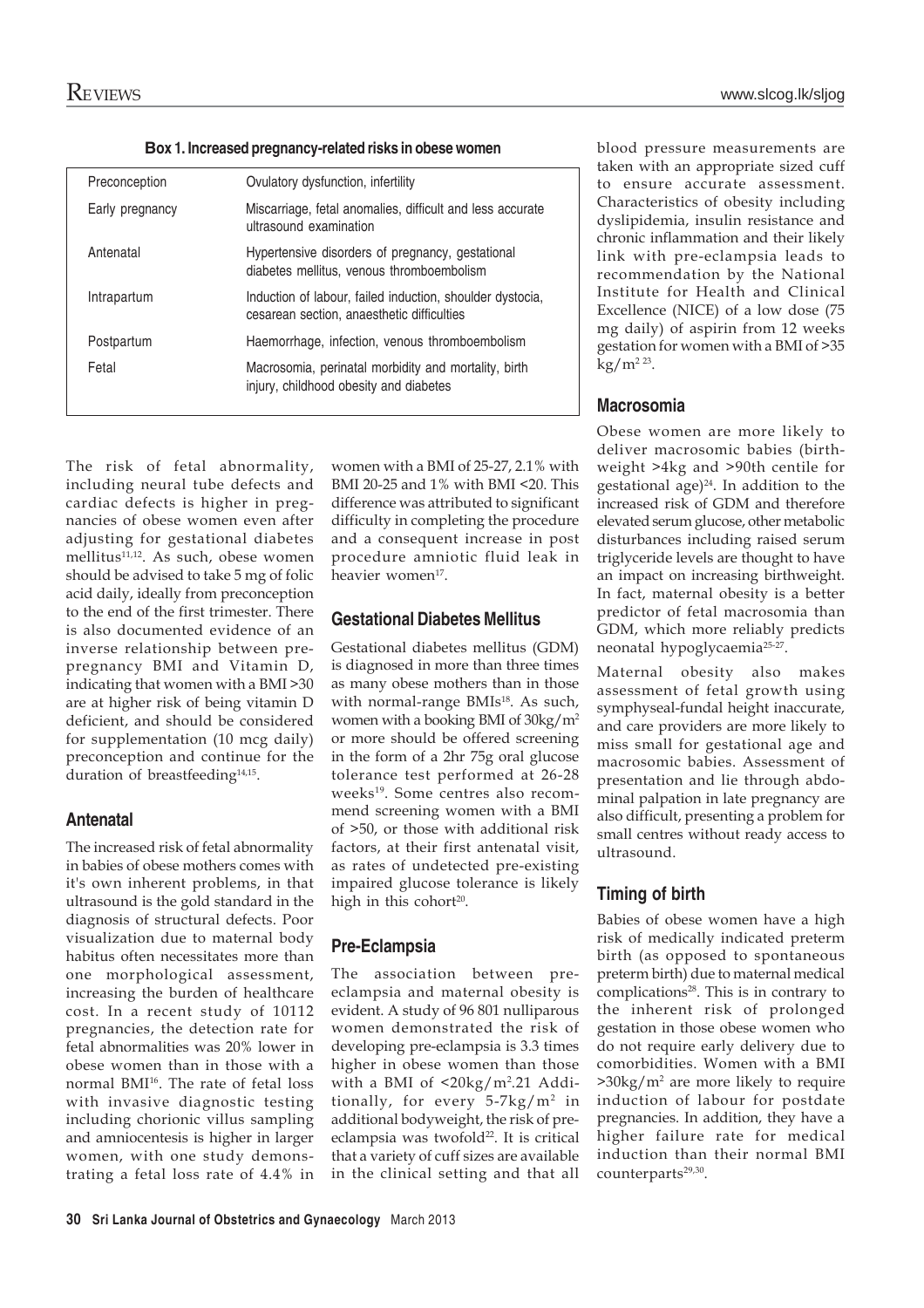#### **Intrapartum**

The ability to provide accurate intrapartum fetal monitoring must be considered before the decision to induce or augment the labour of an obese woman. The use of fetal scalp electrodes or ultrasound assessment is likely to be required to obtain adequate assessment of fetal wellbeing, as external cardiotocograph (CTG) monitoring is increasingly unreliable with higher percentages of abdominal fat.

Studies have demonstrated a slower rate of progress in the active phase of labour for overweight and obese women31. Myometrial tissue from obese women, collected at the time of cesarean section, shows impaired contractility when compared to the tissue of normal weight women<sup>32</sup>. It is hypothesized that leptin, a hormone released by adipose tissue, may impair uterine contractility, either by inhibiting oxytocin secretion or its direct effect on the myometrium<sup>33</sup>. As such, effective augmentation of labour in obese women may require increased doses of synthetic oxytocin. There is inadequate data to support this currently.

Maternal obesity is one of the most common risks for shoulder dystocia, even after rates are adjusted for macrosomic infants and gestational diabetes. This leads to a greater rate of fetal injury and perineal trauma34.

### **Cesarean section**

Cesarean section rates in both nulliparous and multiparous women are dramatically increased in obese and morbidly obese women. A study involving 329988 women with singleton pregnancies in New York City documented caesarean section rates in nulliparous women (20.7% in the normal BMI group versus 33.8% in the obese group and 47.4% in the morbidly obese group;  $P > 0.01$ ). The adjusted OR was 1.66 (95% CI 1.51,  $1.82$ ) in the entire cohort<sup>35</sup>. Other studies report similar rates<sup>36</sup>.

When a cesarean section is indicated in an obese woman, the clinician faces

difficulties with decisions regarding incision type. It is often thought best to avoid incision along the deep fold inferior to the pannus, as high rates of infection have been reported. Similarly, vertical incisions, although providing rapid access and ease of extension should greater access be required, have high rates of postoperative pain, wound infection, dehiscence and hernia formation<sup>37,38</sup>, as well as an increased rate of vertical uterine incisions<sup>39</sup>. Overall, evidence suggests that if the pannus can be retracted cephalad without causing maternal hypotension or respiratory compromise a low transverse incision is preferred<sup>39</sup>. Adhesive straps, tape or extra assistants may be required to achieve optimal operating conditions.

Further problems are encountered upon entering the uterine cavity, as generating sufficient fundal pressure to facilitate delivery is not easily achieved.

Obese women have higher rates of endometritis and postoperative wound infection and dehiscence, after both cesarean section and vaginal births. In cesarean section, pre-incision antibiotics are recommended in addition to closing the subcutaneous fat layer if deeper than  $2cm<sup>40,41</sup>$ . Both are beneficial in reducing the likelihood of infective complications. Women should always be advised of proper wound care and be vigilant for early warning signs.

### **Anaesthetics**

Early assessment and referral to an anaesthetic service is advisable for all obese pregnant women. High rates of epidural failure, difficult spinal and dural puncture are reported. In addition, if an obese woman requires a general anaesthetic for either emergency delivery or post delivery complications, there is an increased risk of failed intubation and gastric content aspiration $42,43$ . The on call anaethetist should be informed when an obese patient presents in labour, and consultant cover should be available. Early epidural is recommended.

### **Postpartum**

Increasing maternal weight is closely associated with primary postpartum haemorrhage due to uterine atony, and therefore all obese parturients should be recommended to have active management of third stage of labour<sup>44</sup>.

The risk of thromboembolism is increased in obese women in both the antenatal and postnatal periods<sup>45</sup>. Individual centres should have a protocol in place for thromboprophylaxis in these women, particularly when undergoing cesarean section, including properly fitted antithrombotic stockings and ideally, low molecular weight heparin. Royal College of Obstetricians and Gynaecologists (RCOG) guidelines including information on additional risk factors are available for clinicians<sup>46</sup>.

Failure to return to pre-pregnancy weight is common in all postnatal women, however when the woman has an increased BMI prior to conception, they are even less likely to lose the weight they gained. This effect is exaggerated with increasing BMI from overweight to morbidly obese<sup>47</sup>. Consequently; future pregnancies are put at even higher risk of weightrelated complications.

Vaginal births after cesarean section (VBACs) are less successful in obese women. High rates of postnatal depression and difficulties establishing and maintaining breastfeeding have been documented. These women will likely require additional postnatal support in the form of lactation consultation, midwifery care, medical input and possible psychological evaluation. The implications for the children of obese women are also serious, with increased likelihood of childhood obesity and diabetes. The importance of breastfeeding, in addition to diet and lifestyle intervention, and consideration of bariatric surgery cannot be understated in the obese postnatal woman.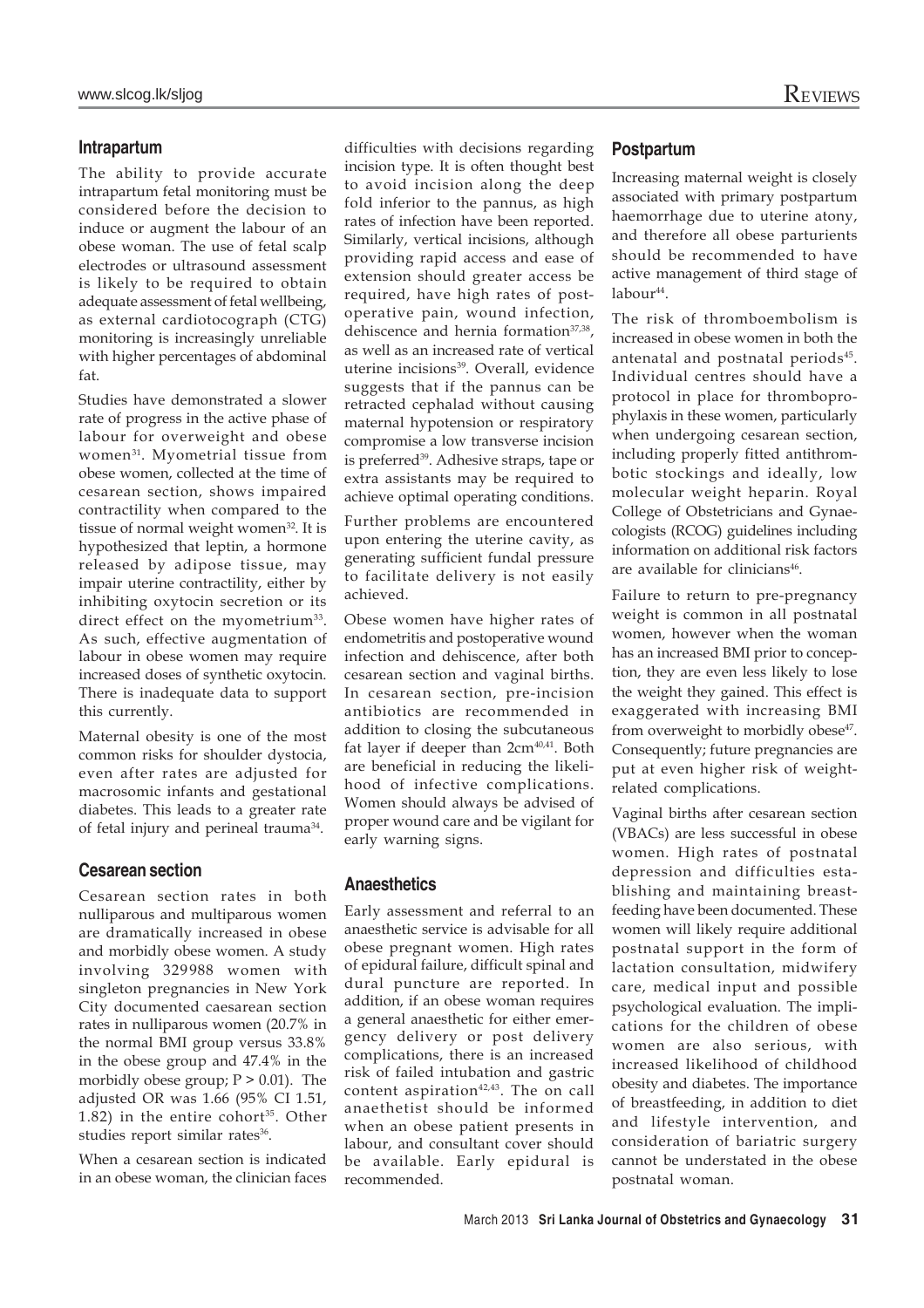### **Practice points**

- Preconception counselling regarding weight loss, ensuring the obese mother is informed of the increased risks to herself and her child during pregnancy, delivery and postpartum. Referral for specialist nutrition and exercise program if appropriate and available.
- Height, weight and blood pressure should be recorded using appropriate sized cuff, ideally preconception, otherwise at first antenatal visit. Mother given information regarding recommended weight gain during pregnancy. To be reviewed periodically.
- Monitoring of malabsorption for women who have undergone bariatric surgery. Supplementation of 5 mg folate, 10 mcg vitamin D and consideration of low dose aspirin for obese women.
- Baseline bloods and urine protein for monitoring of pre-eclampsia development.
- Consideration of thromboprophylaxis antenatally for very obese women or those with additional risk factors.
- Booking or 24 28 week 2hr 75g oral glucose tolerance test.
- Third trimester anaesthetic consultation. Anaesthetist should also be informed when an obese woman presents to the birth suite in labour.
- Pre-incision antibiotics for cesarean section. Avoiding the deep skin fold underneath the pannus when planning incision location. Closing the subcutaneous layer of tissue leads to lower rates of infection.
- Availability of bariatric equipment including appropriate sized operating tables. Additional assistants may be required for cesarean section.
- Active third stage of labour to prevent post partum haemorrhage.
- Reinforce the importance of breastfeeding in post-pregnancy weight loss. Consider referral to a weight-loss specialist before next<br>pregnancy. pregnancy.

#### **REFERENCES**

**1.** World Health Organization. Noncommunicable diseases country profiles 2011.

**2.** Wijewardene K, Mohideen MR, Mendis S, Fernando DS, Kulathilaka T, Weerasekara D, et al. Prevalence of hypertension, diabetes and obesity: baseline findings of a population based survey in four provinces in Sri Lanka. Ceylon Med J 2005; 50: 62-70.

**3.** Arambepola C, Fernando DF. Distribution and determinants of abdominal obesity in an adult population in the district of Colombo, Sri Lanka. http://iussp2005.princeton.edu/ download.aspx?submissionId=51592 (accessed 29 Sep 2006).

**4.** Fraser RB. Obesity complicating pregnancy. Curr Obstet & Gynaecol 2006; 16: 295-8.

**5.** Tsoi E, Shaikh H, Robinson S, Teoh TG. Obesity in pregnancy: a major healthcare issue. Postgrad Med J 2010; 86: 617-23.

**6.** Irvine L, Shaw R. The impact of obesity on obstetric outcomes. Curr Obstet Gynaecol 2006; 16: 242-6.

**7.** Metwally M, Li TC, Ledger WL. The impact of obesity on female reproductive function. Obes, Rev 2007; 8(6): 515-23.

**8**. Lashen H, Fear K, Sturdee DW. Obesity is associated with increased risk of first trimester and recurrent miscarriage: matched casecontrol study. Hum. Reprod. 2004 19(7): 1644-6.

**9.** Beard JH, Bell RL, Duffy AJ. Reproductive considerations and pregnancy after bariatric surgery: current evidence and recommendations. Obes Surg 2008; 18: 1023-7.

**10.** American College of Obstetricians and Gynecologists (ACOG). ACOG practice bulletin no 105: bariatric surgery and pregnancy. Obstet Gynecol 2009; 113: 1405-13.

**11.** Institute of Medicine (IOM). Weight gain during pregnancy: reexamining the guidelines. Washington DC: Institute of Medicine; 2009.

**12.** Stothard KJ, Tennant PW, Bell R, et al. Maternal overweight and obesity and the risk of congenital anomalies: a systematic review and meta-analysis. JAMA 2009; 301: 636-50. **13.** Rasmussen SA, Chu SY, Kim SY, et al. Maternal obesity and risk of neural tube defects: a metaanalysis. Am J Obstet Gynecol 2008: 198: 611-19.

**14.** Wortsman J, Matsuoka LY, Chen TC, Lu Z, Holick M. Decreased bioavailability of vitamin D in obesity. Am J Clin Nutr 2000; 72(3): 690-3.

**15.** RANZCOG. Vitamin and mineral supplementation in pregnancy. College Statement 2011.

**16.** Dashe JS, McIntire DD, Twickler DM. Maternal obesity limits the ultrasound evaluation of fetal anatomy. J Ultrasound Med 2009; 28: 1025-30.

**17.** Johnson JM, Wilson RD, Singer J, et al. Technical factors in early amniocentesis predict adverse outcome. Results of the Canadian early (EA) versus midtrimester MA) amniocentesis Trial. Prenat Diagn 1999; 19: 732-8.

**18.** Torloni MR, Betran AP, Horta BL, et al. Prepregnancy BMI and the risk of gestational diabetes: a systematic review of the literature with meta-analysis. Obes Rev 2009;10: 194-203.

**19.** RANZCOG. Diagnosis of gestational diabetes mellitus. College statement 2011.

**20.** CMACE/RCOG Joint Guideline, management of women with obesity in pregnancy, March 2010.

**21.** Baeten JM, Bukusi EA, Lambe M, et al. Pregnancy complications and outcomes among overweight and obese nulliparous women. Am J Public Health 2001; 91: 436-40.

**22.** O'Brien TE, Ray JG, Chan WS. Maternal body mass index and the risk of preeclampsia: a systematic overview. Epidemiology 2003; 14368-74.

**23.** NICE Guideline, the management of hypertensive disorders during pregnancy, August 2010.

**24.** Jolly MC, Sebire NJ, Harris JP, et al. Risk factors for macrosomia and its clinical consequences: a study of 350,311 pregnancies. Eur J Obstet Gynecol Reprod Biol 2003; 111: 9-14.

**25.** Di Cianni G, Miccoli R, Volpe L, et al. Maternal triglyceride levels and newborn weight in pregnant women with normal glucose tolerance. Diabet Med 2005; 22: 21-5.

**26.** Schaefer-Graf UM, Graf K, Kulbacka I,